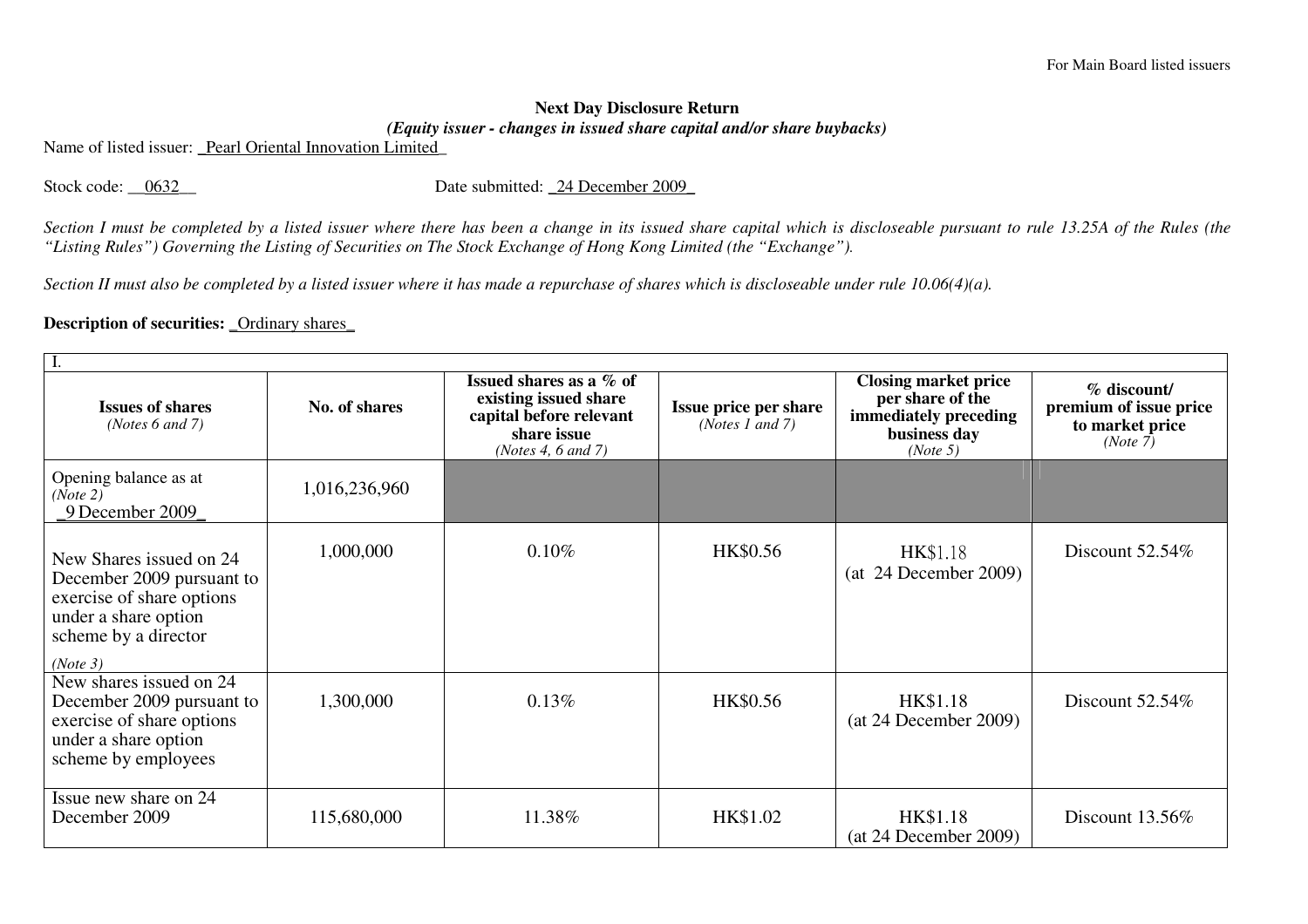| Share repurchases                                             | N.A.          |  |  |
|---------------------------------------------------------------|---------------|--|--|
| Closing balance as at ( <i>Note 8</i> )<br>_24 December 2009_ | 1,134,216,960 |  |  |

*Notes to Section I:* 

- *1. Where shares have been issued at more than one issue price per share, a weighted average issue price per share should be given.*
- *2. Please insert the closing balance date of the last Next Day Disclosure Return published pursuant to rule 13.25A or Monthly Return pursuant to rule 13.25B, whichever is the later.*
- *3. Please set out all changes in issued share capital requiring disclosure pursuant to rule 13.25A together with the relevant dates of issue. Each category will need to be disclosed individually with sufficient information to enable the user to identify the relevant category in the listed issuer's Monthly Return. For example, multiple issues of shares as a result of multiple exercises of share options under the same share option scheme or of multiple conversions under the same convertible note must be aggregated and disclosed as one category. However, if the issues resulted from exercises of share options under 2 share option schemes or conversions of 2 convertible notes, these must be disclosed as 2 separate categories.*
- *4. The percentage change in the listed issuer's issued share capital is to be calculated by reference to the listed issuer's total issued share capital (excluding for such purpose any shares repurchased or redeemed but not yet cancelled) as it was immediately before the earliest relevant event which has not been disclosed in a Monthly Return or Next Day Disclosure Return.*
- *5. Where trading in the shares of the listed issuer has been suspended, "closing market price per share of the immediately preceding business day" should be construed as "closing market price per share of the business day on which the shares were last traded".*
- *6. In the context of a repurchase of shares:* 
	- *"issues of shares" should be construed as "repurchases of shares"; and*
	- $\blacksquare$  *"issued shares as a % of existing issued share capital before relevant share issue" should be construed as "repurchased shares as a % of existing issued share capital before relevant share repurchase".*
- *7. In the context of a redemption of shares:* 
	- *"issues of shares" should be construed as "redemptions of shares";*
	- *"issued shares as a % of existing issued share capital before relevant share issue" should be construed as "redeemed shares as a % of existing issued share capital before relevant share redemption"; and*
	- *"issue price per share" should be construed as "redemption price per share".*   $\blacksquare$
- *8. The closing balance date is the date of the last relevant event being disclosed.*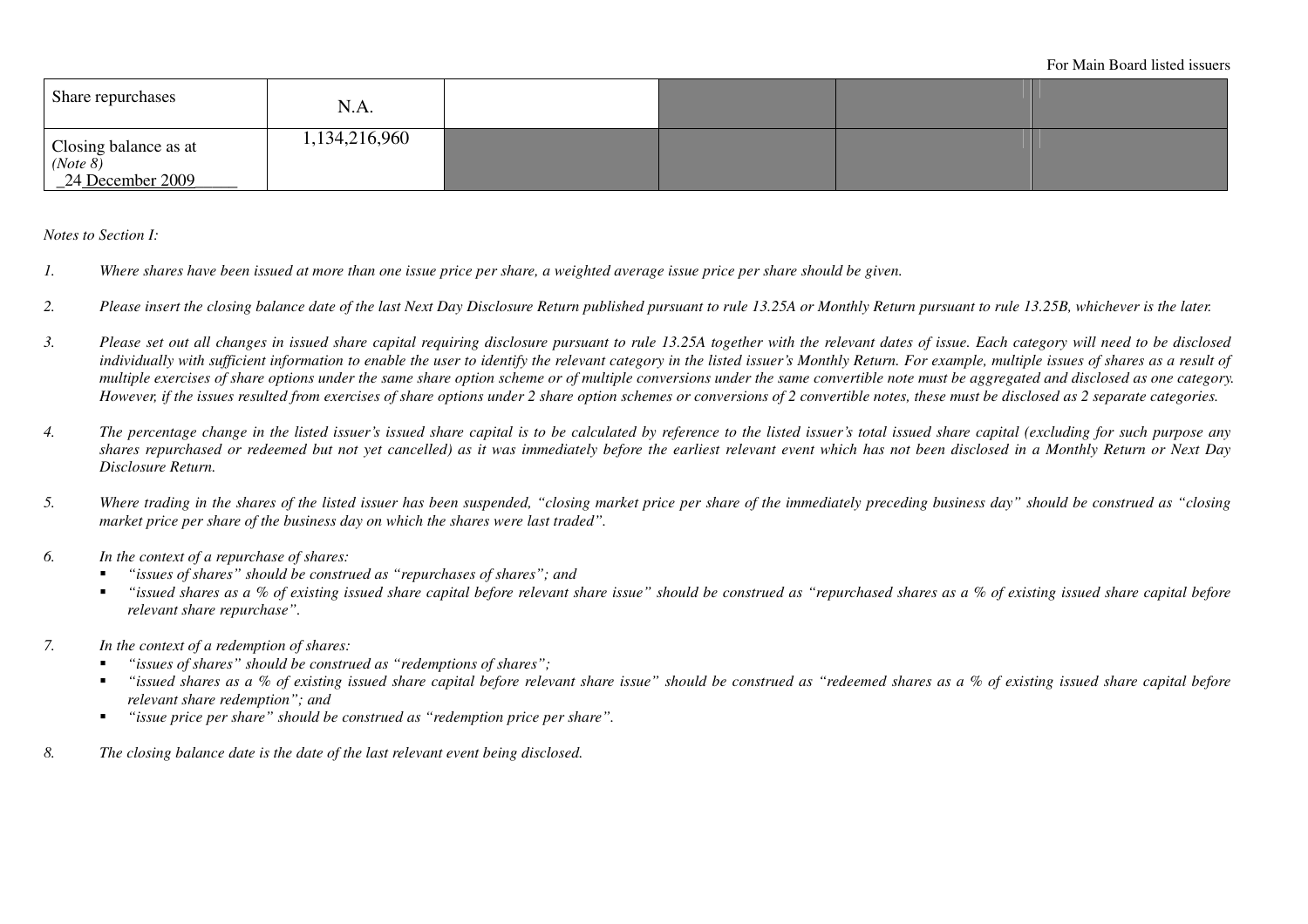| $\overline{\mathbf{II}}$ . |             |                                      |                                                                                                                                                                                                                                                                                                                                                                                                                                                                                                                |                                             |                      |                 |
|----------------------------|-------------|--------------------------------------|----------------------------------------------------------------------------------------------------------------------------------------------------------------------------------------------------------------------------------------------------------------------------------------------------------------------------------------------------------------------------------------------------------------------------------------------------------------------------------------------------------------|---------------------------------------------|----------------------|-----------------|
| Α.                         |             | Purchase report N.A.                 |                                                                                                                                                                                                                                                                                                                                                                                                                                                                                                                |                                             |                      |                 |
| Trading<br>date            |             | Number of<br>securities<br>purchased | Method of purchase<br>(Note)                                                                                                                                                                                                                                                                                                                                                                                                                                                                                   | Price per share or highest<br>price paid \$ | Lowest price paid \$ | Total paid \$   |
|                            |             |                                      |                                                                                                                                                                                                                                                                                                                                                                                                                                                                                                                |                                             |                      |                 |
| Total                      |             |                                      |                                                                                                                                                                                                                                                                                                                                                                                                                                                                                                                |                                             |                      |                 |
| <b>B.</b>                  |             |                                      | Additional information for issuer whose primary listing is on the Exchange                                                                                                                                                                                                                                                                                                                                                                                                                                     |                                             |                      |                 |
| 1.                         | resolution) |                                      | Number of such securities purchased on the Exchange in the year to date (since ordinary                                                                                                                                                                                                                                                                                                                                                                                                                        |                                             |                      | (a)             |
| 2.                         |             | date of resolution                   | % of issued share capital at time ordinary resolution passed acquired on the Exchange since                                                                                                                                                                                                                                                                                                                                                                                                                    |                                             |                      | $\mathcal{O}_0$ |
|                            |             |                                      | $($ (a) x 100)<br>issued share capital                                                                                                                                                                                                                                                                                                                                                                                                                                                                         |                                             |                      |                 |
| exchange.                  |             |                                      | We hereby confirm that the repurchases set out in A above which were made on the Exchange were made in accordance with the Listing Rules and that there have been no<br>material changes to the particulars contained in the Explanatory Statement dated _________________ which has been filed with the Exchange. We also confirm that any<br>purchases set out in A above which were made on another stock exchange were made in accordance with the domestic rules applying to purchases made on that other |                                             |                      |                 |

 *Note to Section II: Please state whether on the Exchange, on another stock exchange (stating the name of the exchange), by private arrangement or by general offer.*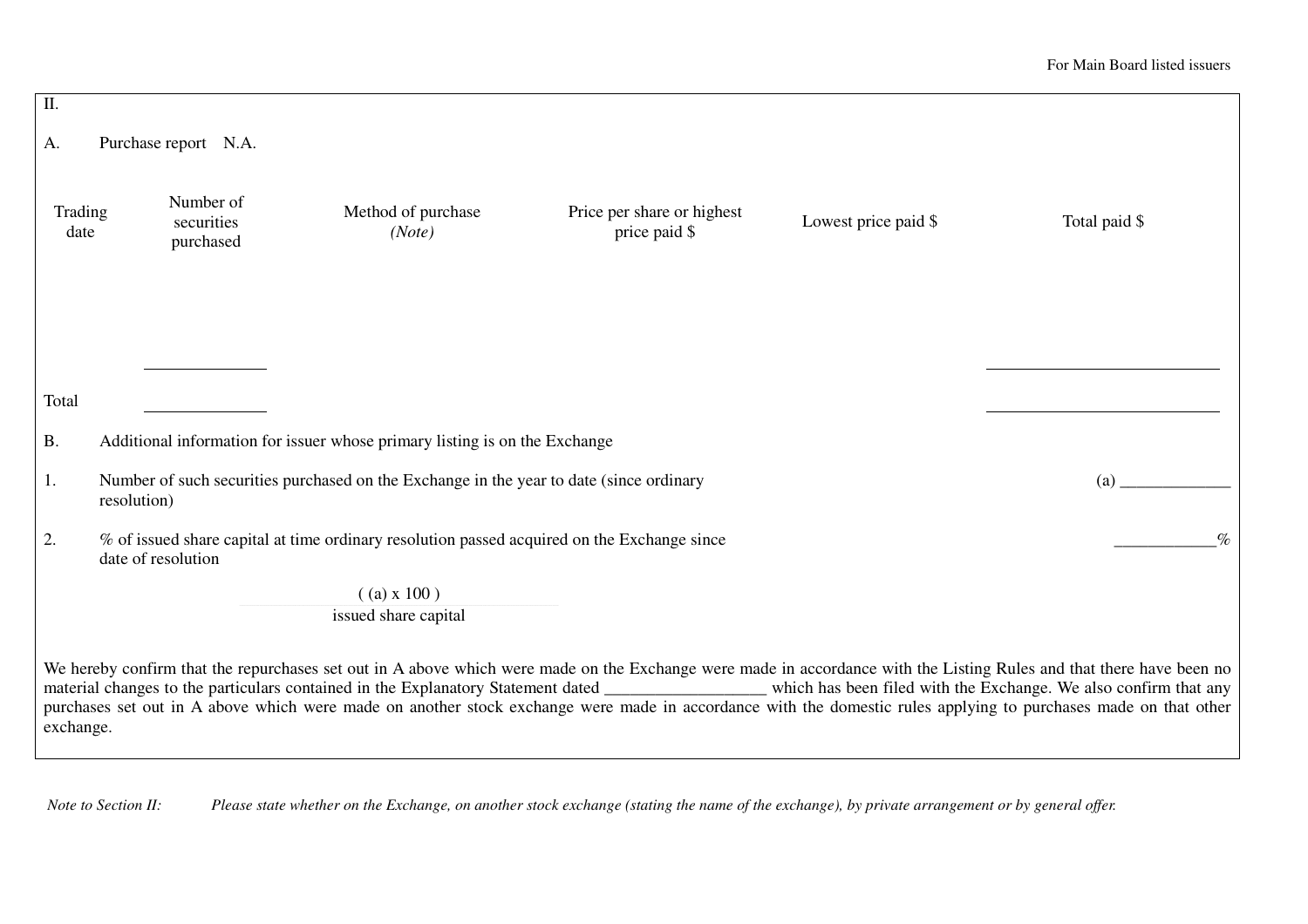Submitted by: \_\_\_\_\_\_\_Cheung Kwok Yu\_\_\_\_\_\_\_

(Name)

Title: Executive Director and Company Secretary (Director, Secretary or other duly authorised officer)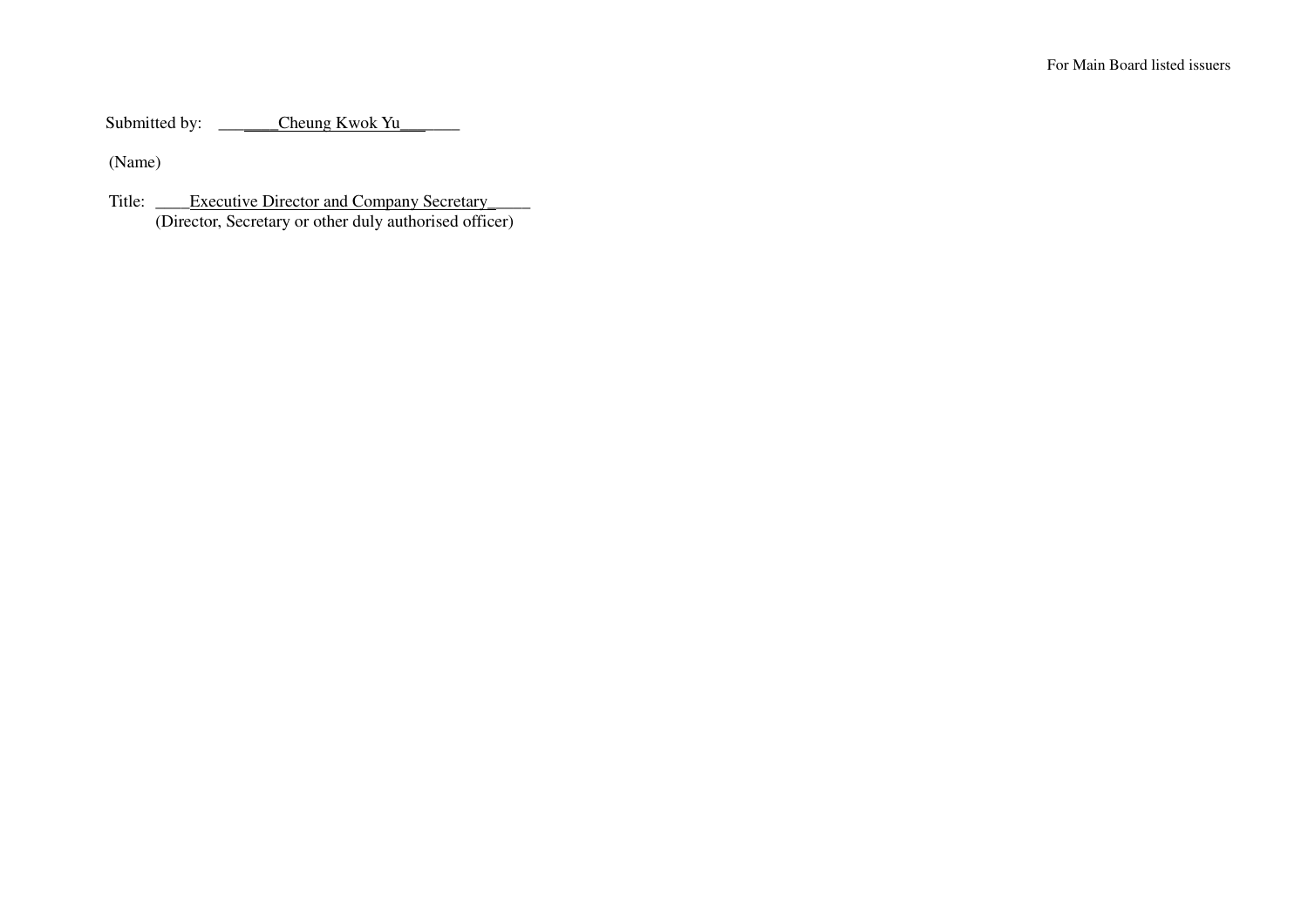# 翌日披露報表*(*股份發行人 ── 已發行 股本變動及*/*或股份購回*)*

上市發行人名稱:\_\_\_東方明珠創業有限公司\_\_\_

### 股份代號:<u>\_\_0632</u>\_\_

年 <sup>12</sup> <sup>月</sup> <sup>24</sup> <sup>日</sup>**\_**

如上市發行人的已發行股本出現變動而須根據《香港聯合交易所有限公司證券上市規則》*(*《上市規則》*)*第 *13.25A* 條作出披露,必須填妥 *<sup>I</sup>* <sup>部</sup> 。

如上市發行人購回股份而須根據《上市規則》第10.06(4)(a)條作出披露,則亦須塡妥 II 部。<br>.<br>.

### 證券詳情: **\_\_\_\_\_\_\_**普通股**\_\_\_\_\_\_\_**

| Ι.                                     |               |                                                    |                 |                               |                                 |  |
|----------------------------------------|---------------|----------------------------------------------------|-----------------|-------------------------------|---------------------------------|--|
| 發行股份<br>(註6及7)                         | 股份數目          | 已發行股份佔<br>有關股份發行前的<br>現有已發行股本百分比<br>$($ 註 4、6 及 7) | 每股發行價<br>(註1及7) | 上一個營業日的<br>每股收市價<br>$(\pm 5)$ | 發行價較市值的<br>折讓/溢價幅度(百分比)<br>(註7) |  |
| 於下列日期開始時的結存<br>(註2)<br>2009年12月9日      | 1,016,236,960 |                                                    |                 |                               |                                 |  |
| (註3)<br>因董事行使購股權於 2009<br>年12月24日發行新股份 | 1,000,000     | 0.10%                                              | HK\$0.56        | HK\$1.18<br>(於 2009年12月24日)   | 折讓 52.54%                       |  |
| 因僱員行使購股權於 2009<br>年 12 月 24 日發行新股份     | 1,300,000     | $0.13\%$                                           | HK\$0.56        | HK\$1.18<br>(於 2009年12月24日)   | 折讓 52.54%                       |  |
| 2009年12月24日發行新股<br>份                   | 115,680,000   | 11.38%                                             | HK\$1.02        | HK\$1.18<br>(於 2009年12月24日)   | 折讓 13.56%                       |  |
| 股份購回                                   | 不適用           |                                                    |                 |                               |                                 |  |
| 於下列日期結束時的結存<br>(註8)<br>2009年12月24日     | 1,134,216,960 |                                                    |                 |                               |                                 |  |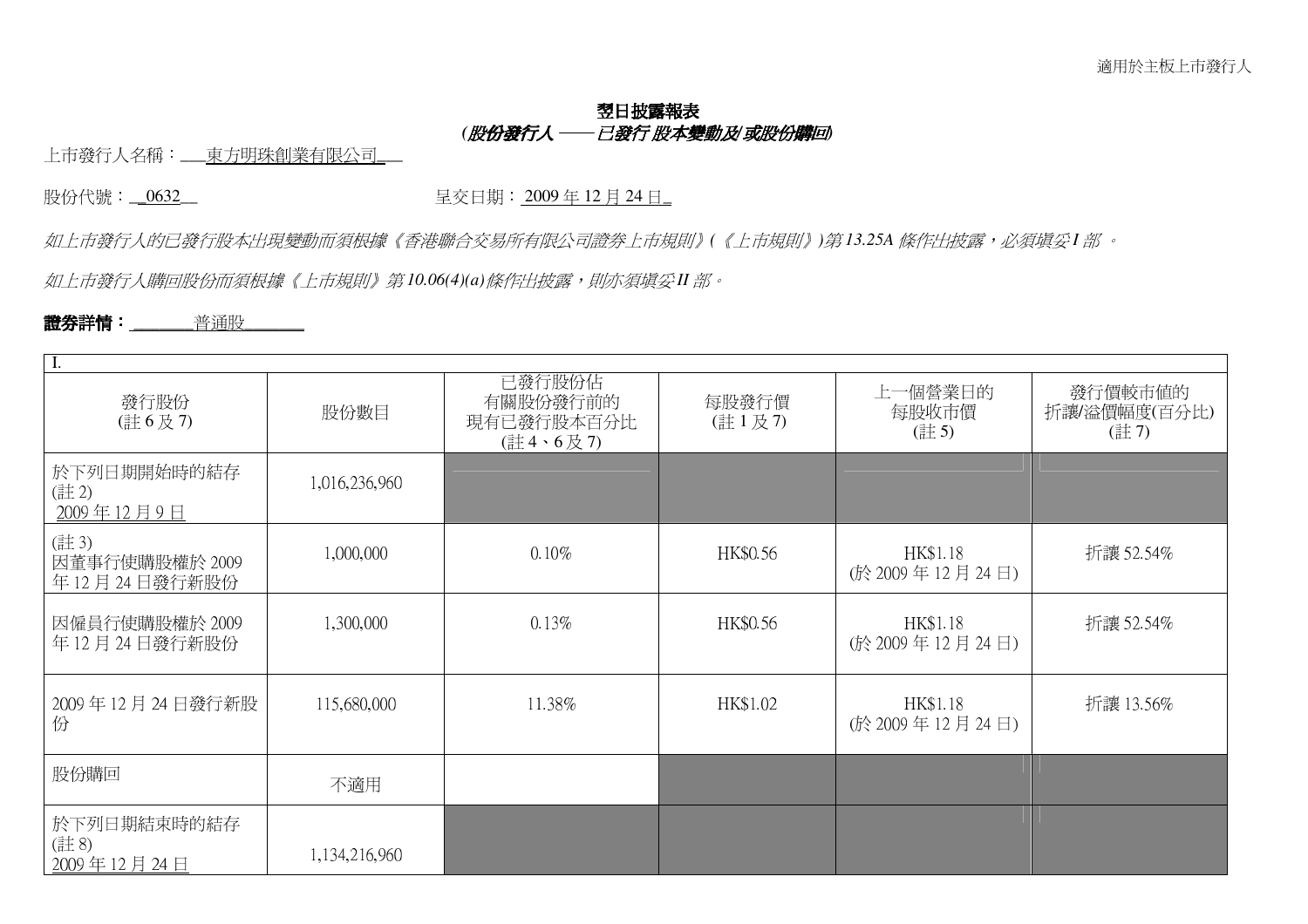*I* 部註釋:

- *1.* 若股份曾以超過一個每股發行價發行,須提供每股加權平均發行價。
- *2.* 請填上根據《上市規則》第 *13.25A* 條刊發的上一份「翌日披露報表」或根據《上市規則》第 *13.25B* 條刊發的上一份「月報表」(以較後者為準)的期終結存日期。
- *3.* 請列出所有須根據《上市規則》第 *13.25A* 條披露的已發行股本變動,連同有關的發行日期。每個類別須獨立披露,並提供充足資料,以便使用者可在上市發行人的「月 報表」內識別有關類別。例如:因多次根據同一股份期權計劃行使股份期權或多次根據同一可換股票據進行換股而多次發行的股份,必須綜合計算,在同一個類別下披露。然而,若因根據兩項股份期權計劃行使股份期權或根據兩項可換股票據進行換股而進行的發行,則必須分開兩個類別披露。
- *4.* 在計算上市發行人已發行股本變動的百分比時,將參照以上市發行人在發生其最早一宗相關事件前的已發行股本總額 *(*就此目的而言不包括已購回或贖回但尚未註銷的任何股份*)* ;該最早一宗相關事件是之前並未有在「月報表」或「翌日披露報表」內披露的。
- *5.* 如上市發行人的股份暫停買賣,則「上一個營業日的每股收市價」應理解為「股份作最後買賣的營業日當天的每股收市價」。
- *6.* 如購回股份:
	- 「發行股份」應理解爲「購回股份 」;及<br>■ 「ロ※年処仏/上提即仏孫 年命的理 右口
	- 「已發行股份佔有關股份發行前的現有已發行股本百分比」應理解為「已購回股份佔有關股份購回前的現有已發行股本百分比」。
- *7.* 如贖回股份:
	- 「發行股份」應理解爲「贖回股份 」;及<br>■ 「ロ※を肥ムハ右調肥ム※を前始担右口
	- 「已發行股份佔有關股份發行前的現有已發行股本百分比」應理解為「已贖回股份佔有關股份贖回前的現有已發行股本百分比」。
	- 「每股發行價」應理解為「每股贖回價」。
- *8.* 期終結存日期為最後一宗披露的相關事件的日期。